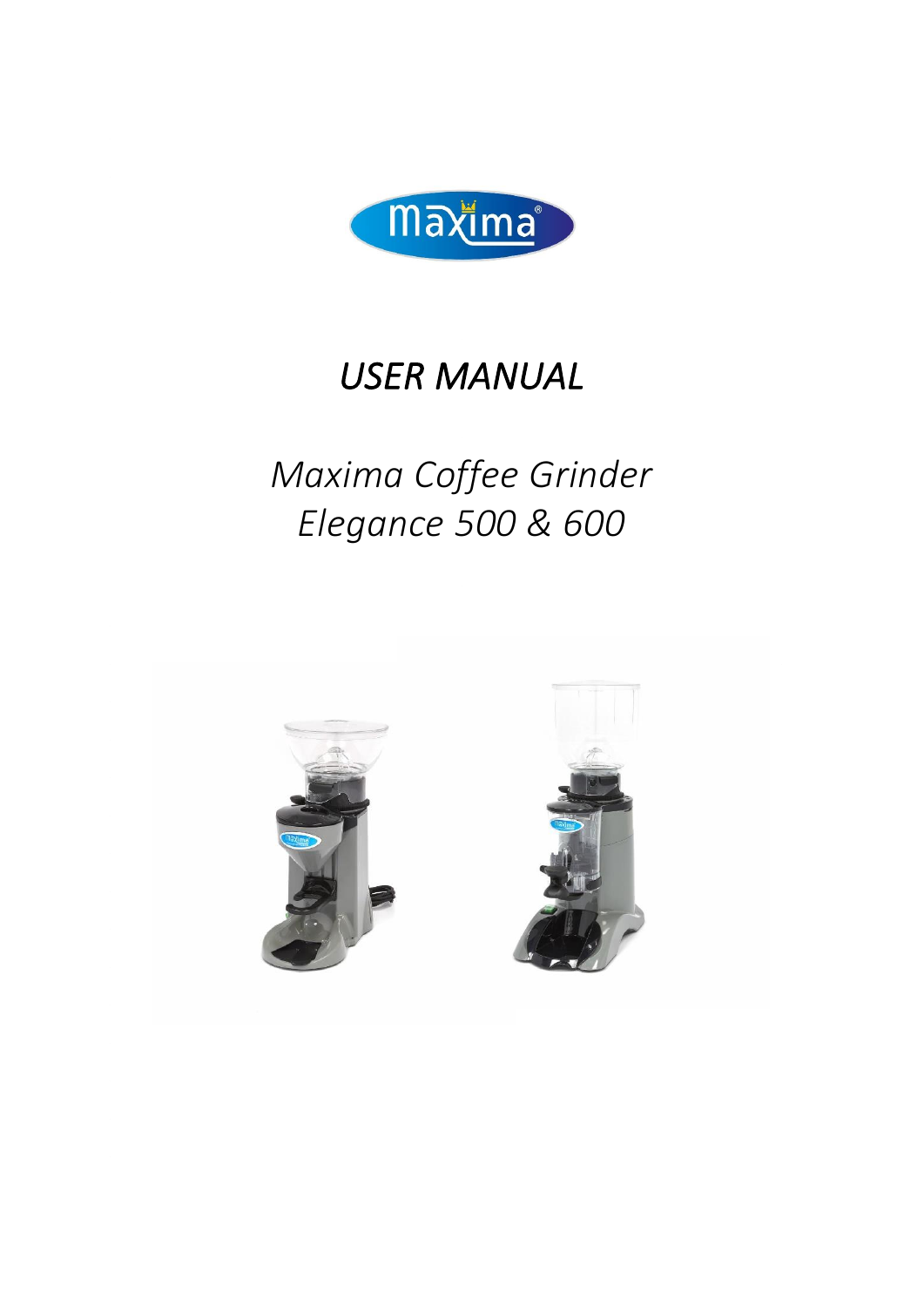### *Attention: Read before start-up*

This appliance can be used by children aged 8 years and older and people with reduced physical, sensory or mental capabilities or lack of experience and knowledge if they have been given appropriate supervision or training in the use of the appliance in a safe way and understand the dangers involved. Children should not play with the appliance. Children without supervision should not do the cleaning and maintenance to be carried out by the user.

#### Recommended operating and rest times:

-Manual models: 3 minutes working, 15 minutes stop. -Electronic models : 6 seconds working, 44 seconds stop. -Cleaning instructions for parts in contact with food:

### All cleaning must be done with the grinder unplug using On/OFF switch.

For the hopper's cleaning, you should remove the Hopper of coffee beans, wash it using a highly diluted solution of dishwasher liquid in water (by hand). Make sure the hopper is completely dry before re-attaching it.

For the blades' cleaning, remove the coffee beans Hopper, remove the platen by pressing the adjustment pawl. Cleaning using a dry brush. Replace all the parts.

For the dispenser's cleaning, empty the dispenser, remove the dispenser lid. Cleaning the dispenser with a dry brush. Replace the parts.

For the outer body of the coffee grinder cleaning, use a soft cloth dampened in water.

#### -How to properly use protections against moving parts:

There is a safety guard located in the lower portion of the coffee bean Hopper to prevent contact with the grinding blades. This device lets the coffee beans drop but avoids the insertion of the fingers.

#### -How to properly fitting the protections against moving parts and hazards that may exist if these parts are disassembled:

Before turning the coffee grinder, make sure the Hopper is well- attached and fixed.

#### -Special precautions during installation:

Place the grinder on a flat and stable surface, in an appropriate distance from a ground mains outlet (approx. 110cm.), distanced from running water and heat sources. Minimum clearances: Width: 20cm. on both sides. Depth: 20cm in front of and behind the grinder. Height: 30cm. on the top of the grinder.

The electrical installation must be done by qualified personnel and following safety indications:

Make sure the electrical data on the coffee grinder's specification plate, connect the grinder to a grounded mains outlet meeting the country's regulation, protect the power source with a suitable magneto-thermal switch, having a suitable differential relay, make sure the mains wiring is suited to the device's power consumption, do not use cable extensions, adaptors or multiple-switch boards. If the power cord is damaged, it must be replaced.

Do not operate the coffee grinder while barefoot or with wet or damp hands or feet, avoid wetting the outer surface of the coffee grinder, avoid the penetration of solid objects in the interior of the grinder. Never turn on the grinder with any moving parts not correctly in place.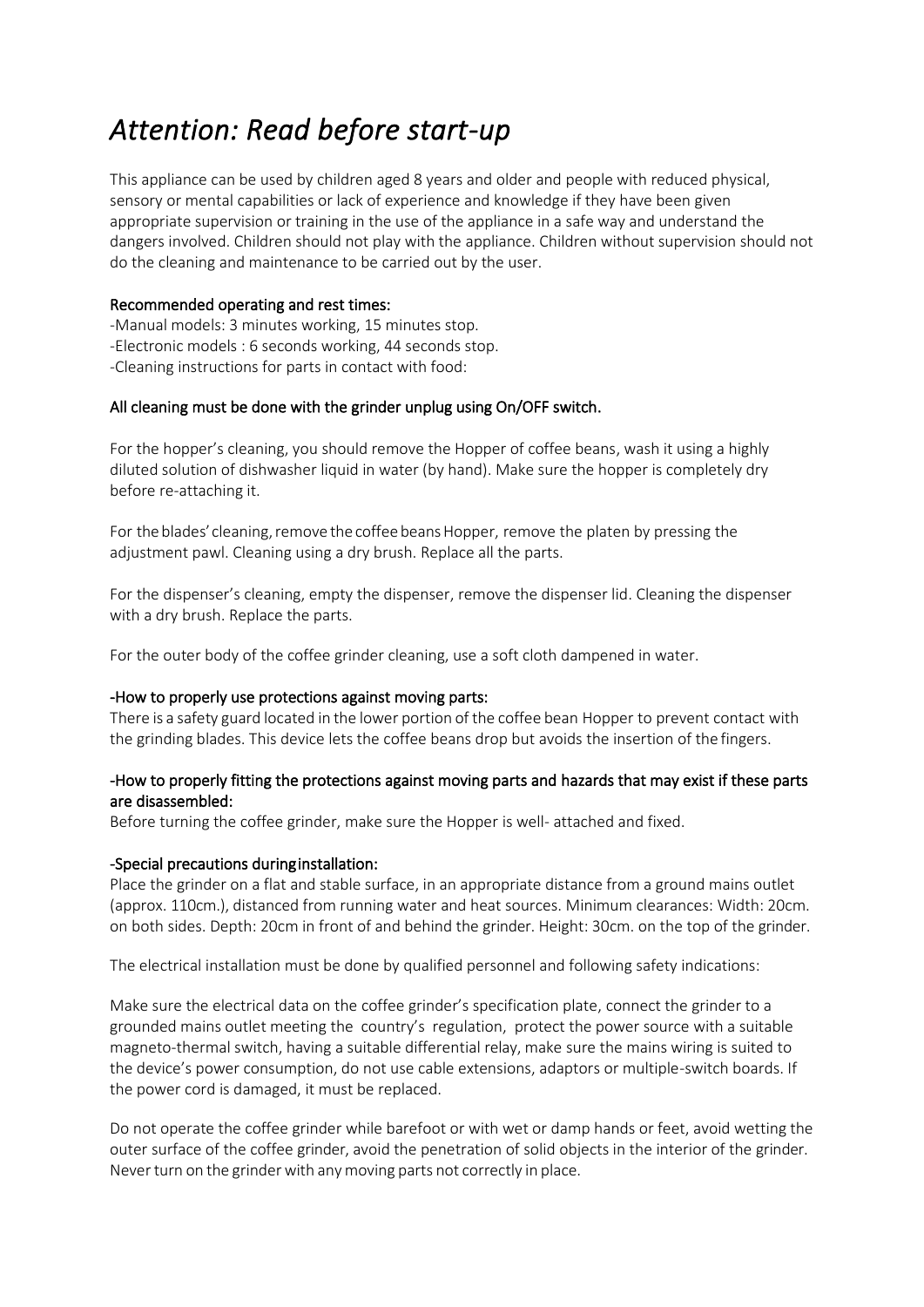Put the Hopper cover in place (on the top of the Hopper after filling it. Never run the coffee grinder without the Hopper properly fixed. Never run the grinder without the dispenser lid correctly in place. Take into account the maximum operation time detailed on the specification plate.

While filling the Hopper make sure no objects accidentally fall into it. Always follow the instructions in this manual. Make sure the machine is not operated by anyone who has not read thismanual.

The appliance should not be cleaned under running water.

If the power cord is damaged, the manufacturer must replace it, by its aftersales service or by similar qualified personnel.

Any precautions that must be taken during the maintenance to be performed by the user:

#### Regular maintenance checks:

if you observe any abnormal operation, turn off and unplug the coffee grinder immediately from the mains outlet and contact Maxima Holland. Do not try to modify the coffee grinder in any way. Use only Original Spare Parts, provided by the manufacturer in all repair work.Allmaintenancework should be done with the coffee grinder off and unplugged from the mains.

Any safety instruction that is considered appropriate, apart from the previous ones required by the standard Cleaning precautions.

#### Safety guidelines:

Before cleaning any part of the coffee grinder make sure you turn it off using the ON/OFF switch and unplug it from the mains outlet. Never clean the grinder submerging in water. Do not use abrasive cleaners or chemical solvents.

Before using the coffee grinder, follow the instructions to load coffee beans: make sure the coffee bean Hopper is correctly placed and attached. Close the trap preventing the beans from entering to the blades. Lift the Hopper lid, fill the Hopper and closet he lid. Slide the trap to its outer position letting the beans drop into the grinder.

If you fail to follow the instructions, incorrect use may cause bodily harm or material damage.

The manufacturer may not be held liable for any transformation, regulation, alteration and/or modification to coffee grinders not made by qualified personnel. These may lead to material damages or bodily harm.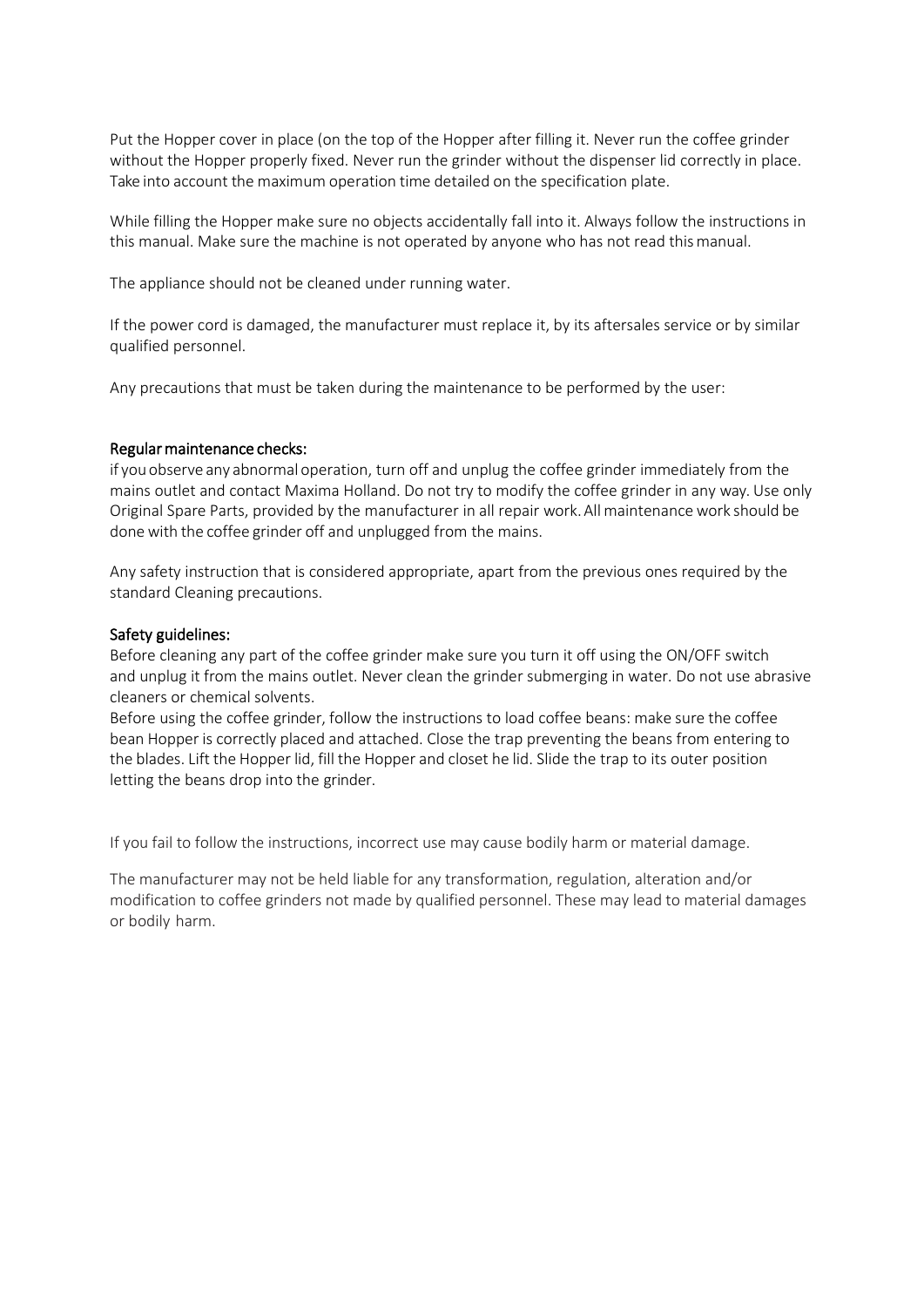### *MAXIMA COFFEE GRINDER ELEGANCE 500*

H: 380mm L: 280mm W: 140mm Weight: 8Kg Number of Motors: 1 Voltage: 230v -110v Frequency: 50Hz-60Hz Phases: 1(single) Amperage:1,15A - 2,53A Power: 0,10/270 Condenser: 10nf-450v - 40nf-400v Speed: 1300-1650 Protection Degree: IP21. Motor Equiped with Thermal Protector Tempered Steel Grinding Wheels, 60mm. Duration of Grinding Wheels:500kg Cof.B. Hopper Capacity: 1/2Kg. Dispenser Capacity: Direct fall to holder. Manual.models: 3 minutes working, 15 minutes stop.

#### *MAXIMA COFFEE GRINDER ELEGANCE 600 MANUAL & AUTOMATIC*

H: 610mm L: 355mm W: 210mm Weight: 9Kg Number of motors:1 Voltage: 230v-110v Frequency: 50Hz-60Hz Phases: 1(single) Amperage:1,80A - 3,7A Power: 0,18/352 Condenser: 10nf-450v - 40nf-400v Speed:1300-1650 Protection degree:IP21 Motor Equipped with Thermal Protector Tempered Steel Grinding Wheels, 60mm Duration of Grinding Wheels:500kg Cof.B. Hopper Capacity: 2 Kg. Dispenser Capacity: 600 Gr. Dispenser adjustment:5Gr - 12Gr. Optional: Automatic On/Off function. Manual.models:3 minutes working, 15 minutes stop. Electronic.models:6 seconds working, 44 seconds stop.

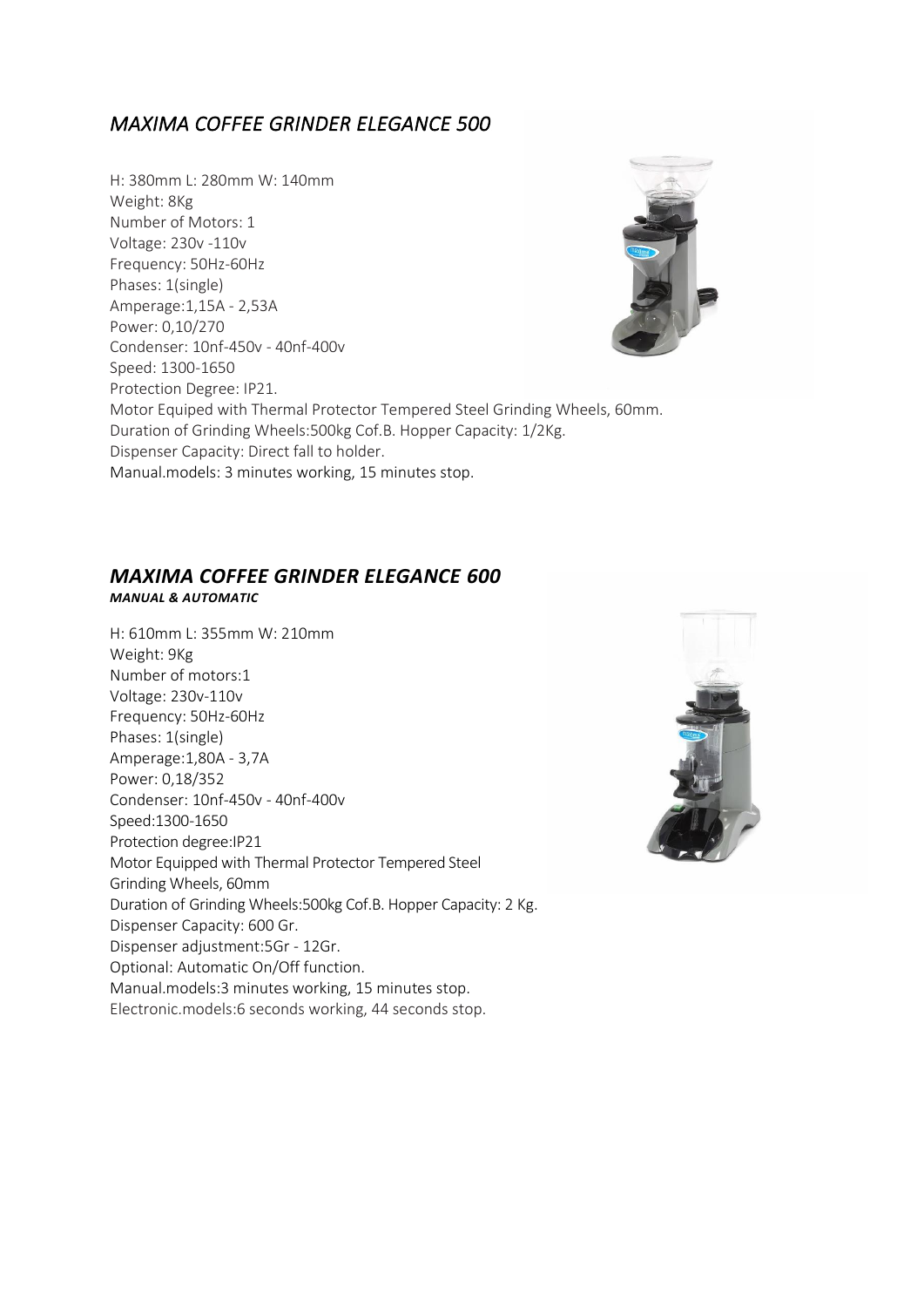## *Placement of the Coffee Grinder*

The placement of the coffee grinder is a decisive factor, both for the perfect performance of the machine and for the user's health. Its placement in an inadequate site for use can result in adverse physiological effects, for instance, uncomfortable posture or unnecessary excess effort.

For this reason, please bear in mind the following precautions before deciding a site for the coffee grinder:

- Place it on a flat, stable surface, at a height which allows easy and safe operation.
- Place it at an appropriatie distance from a grounded mains outlet which will allow you to effortlessly plug it in and unplug it (approx. 110 cm.). Never pull the power cord to unplug the grinder; always grip the plug.
- Keep the following minimum clearances to ensure perfect operation of the coffee grinder, as well as for easy and safe use and cleaning:

WIDTH: There should be a minimum clearance of 20 cm. on both sides of the coffee grinder. DEPTH: There should be a minimum clearance of 20 cm. in front of and behind the coffee grinder.

HEIGHT: There should be a minimum clearance of 30 cm. on top of the coffee grinder.

- For your convenience, place the coffee grinder near the coffee espresso machine. This will avoid unnecessary trips back & forth.
- Do not place the coffee grinder near running water or places where foreign objects can penetrate the interior of the machine.
- Do not leave the coffee grinder near heat sources like radiators or air ducts, or where it can be subjected to direct sunlight, excess dust, rain, mechanical vibrations, or impacts.
- To avoid internal overheating, place the coffee grinder in a properly ventilated area.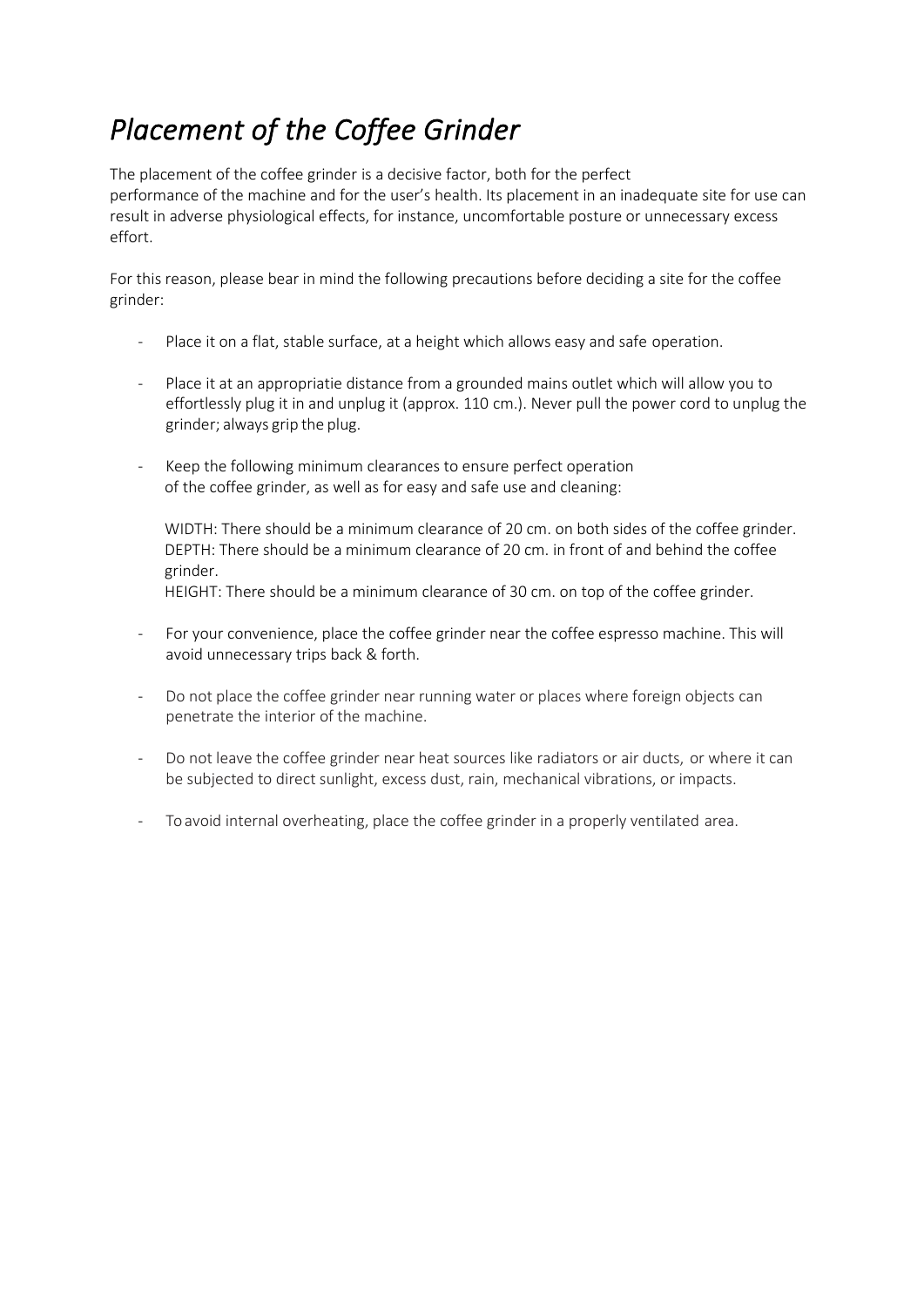### *Electrical wiring*

The electrical installation of your coffee grinder should be left to qualified personnel, always adhering to the following safety indications:

Make sure the electrical data on the coffee grinder's Specifications Plate match your mains power. The coffee grinder must be connected to a grounded mains outlet meeting your country's regulations. Non-fulfilment of this requirement may constitute a serious hazard to your health. The manufacturer may not be held liable for any injuries or harm caused by a non-grounded mains power outlet.

The power source must be protected by means of a magnetothermal switch suited to the power required by the coffee grinder, as indicated on the grinder's Specifications Plate.

There should be a differential relay suited to the characteristics of the mains wiring.

Make sure the mains wiring is suited to the device's power consumption.

Do not use cable extensions, adaptors or multiple-switch boards or plugs to connect the coffee grinder to the mains outlet.

If the power cord is damaged, it must be replaced by Maxima Holland.

### *Before using the Coffee Grinder*

Before using the coffee grinder for the first time, follow the instructions below to load coffee beans:

- 1 Make sure the coffee bean hopper is correctly placed and attached by the lockscrew to the grinder adjustment platen.
- 2 Close the trap preventing the beans from entering the grinder chamber.
- 3 Lift the hopper lid, fill the hopper with coffee beans and close the lid.
- 4 Slide the trap to its outer position let- ting the beans drop into the grinder chamber.

The manufacturer may not be held liable for injuries or harm to persons and/or animals, or material damages resulting from the incorrect installation of the coffee grinder or failure to comply with any of the above indications.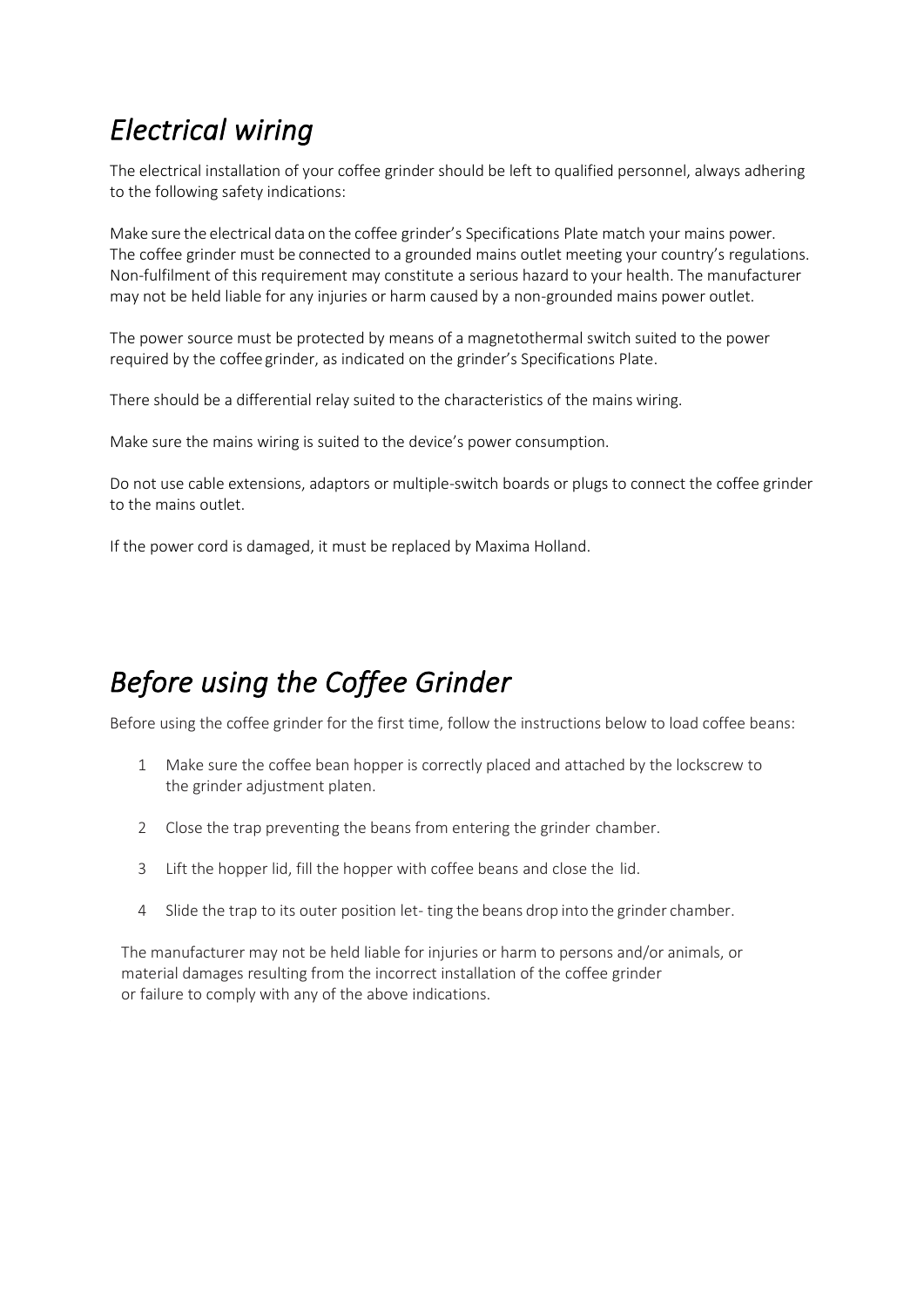## *Grinding coffee beans*

- *1* Turn on the coffee grinder using the On/Off switch.
- 2 The beans will pass through the grinder and the ground coffee will fit the ground coffee dispenser.
- 3 When the ground coffee dispenser isfull, stop the coffee grinder using the On/Off switch.

ONLY FOR MODELS WITH AUTOMATIC STOP:

After starting the coffee grinder using the On/Off switch, the machine stops automatically when the ground coffee dispenser drops to a certain level, the coffee grinder starts up automatically, refills the dispenser and shuts down automatically once the dispenser is full.

- 4 Place the coffee-holder of the coffee machine against the Seal-saver, located right below the dispenser's ground coffee outlet.
- 5 Pull the dispenser handle towards you to obtain a single measure. Release the handle for it to return to its position.
- 6 Place the coffee-holder of the coffee machine under the ground coffee press and press upwards to pack the ground coffee.
- 7 If you want to obtain the same dose of ground coffee every time, try to keep the dispenser of ground coffee almost full. (This operation is automatic in the automatic model)

# *Adjusting coffee grinding level*

You can adjust the degree of grinding (finer/ coarser ground coffee) by adjusting the grinder by means of the grinder adjustment platen as follows:

To obtain a FINER ground coffee:

Keep the adjustment trigger pressed to free the adjustment platen and turn the platen TO THE RIGHT as indicated by the "F" arrow on the platen. This operation is done with the grinder working.

#### ATENTION:

If the adjustment platen is completely removed from its emplacement, the grinding blades are fully exposed, with the consequent hazard if the coffee grinder is turned on. Never operate the coffee grinder without all its moving parts correctly in place.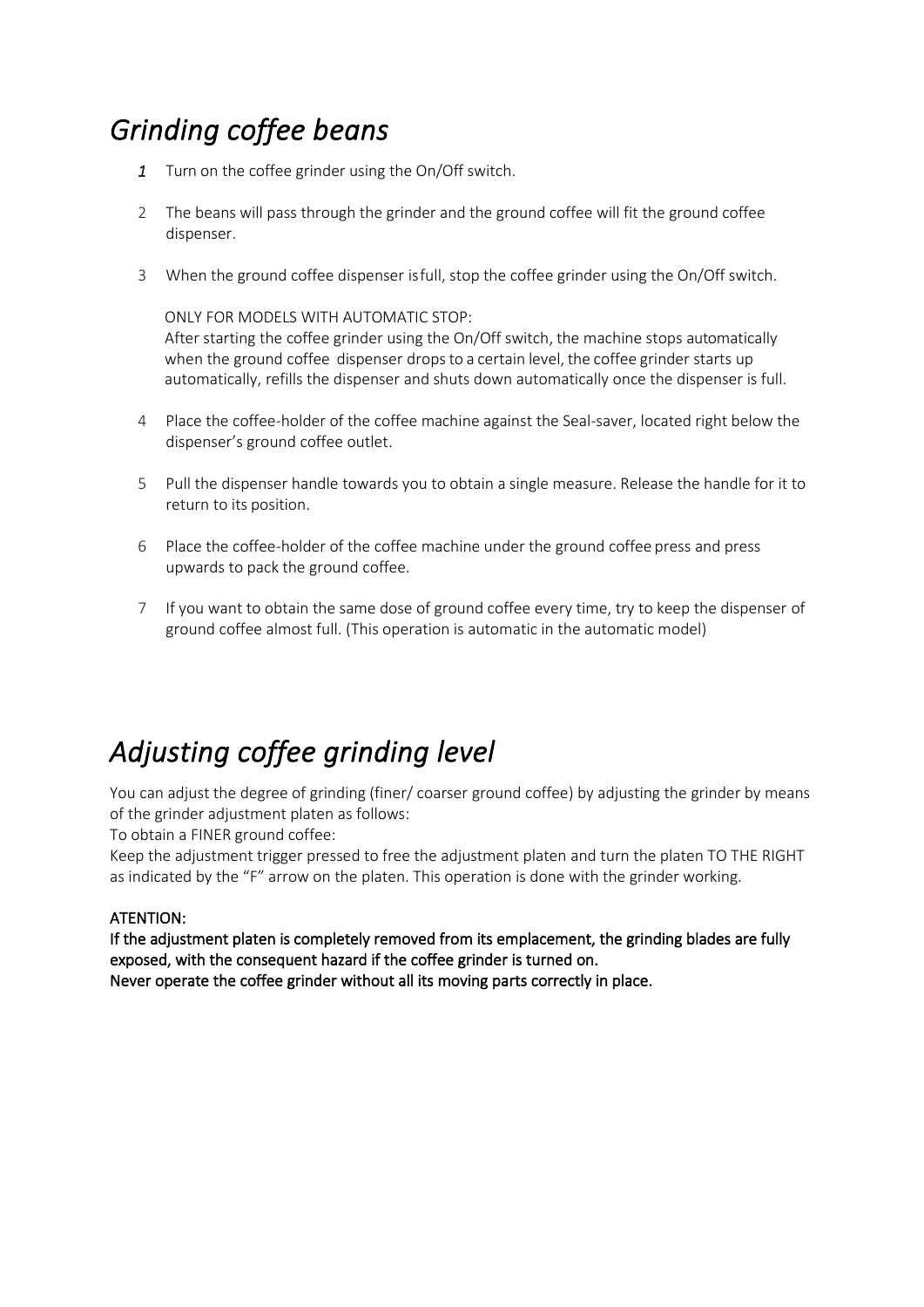## *Adjusting ground coffee amount*

You can adjust the ground coffee dispenser to obtain a SMALL MEASURE (minimum 5g.) up to a LARGE MEASURE (maximum 12 g.) as follows:

#### To obtain a SMALLER Measure:

Stop the grinder using the ON/OFF switch. Remove the ground coffee dispenserlid. Turn the ground coffee screw TOTHE RIGHT. Replace the ground coffee dispenserlid.

#### To obtain a LARGER Measure:

Stop the coffee grinder using the ON/ OFF switch. Remove the ground coffee screw TO THE LEFT. Replace the ground coffee dispenser lid.

The coffee grinder SHOULD NOT BE OPERATED CONTINUOSLY FOR MORE THAN 30 MINUTES. If you observe any abnormal operation, turn off the coffee grinder, unplug it immediately from the mains outlet, and contact our Technical department.

### *Cleaning precautions*

It is very important to regularly clean the coffee grinder's different parts. To avoid any incidents, you should clean the machine with the indicated frequency following these SAFETY GUIDELINES:

- Before cleaning any part of the coffee grinder (even the outer shell) make sure you turn it off using the on/off switch and unplug the coffee grinder from the mains outlet.
- Never clean the coffee grinder using running water or submerging it in water.
- Never use abrasive cleaners or chemical solvents..

### *Cleaning the hopper*

Frequency: Every 25 days.

- Unplug the grinder using ON/OFF switch.
- Loosen the lockscrews which fasten the hopper to the adjusment platen and remove the hopper.
- Clean the hopper using a highly diluted solution of dishwasher liquid in water. Always wash the hopper by hand, never place in the dishwasher.
- Make sure the hopper is completely dry before re-attaching it and locking the screws.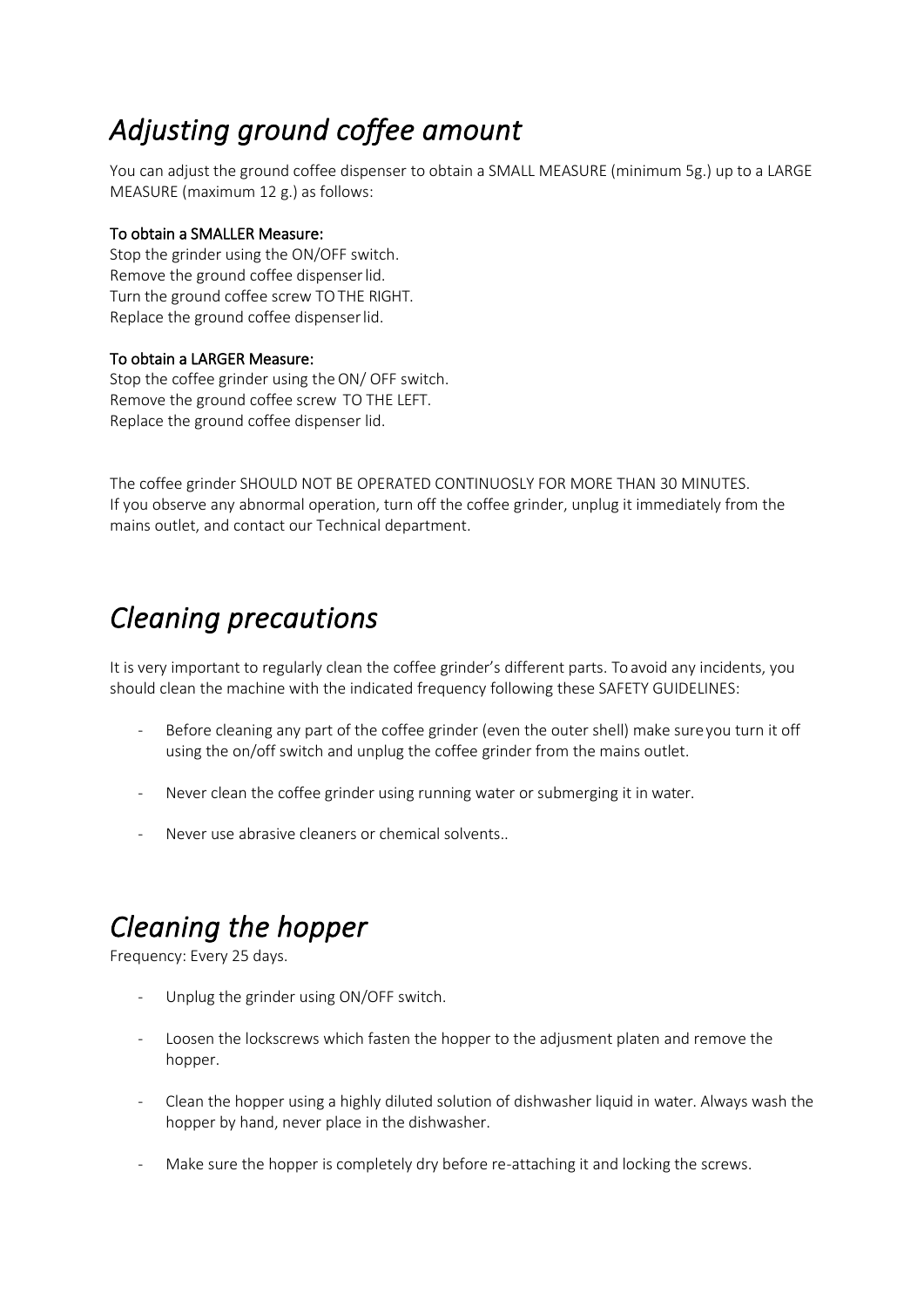# *Cleaning the grinding blades*

Frequency: Every 25 days.

- Use a round brush with semi-rigid bristles. The brush should be long enough to reach all parts. Try to use a brush exclusively for cleaning the coffee grinder and store it in a clean, dry space.
- Unplug the grinder using the ON/OFF switch.
- Loosen the lockscrews (3) and remove the hopper.
- Press the adjustment trigger and keep it pressed to free the adjustment platen and turn the platen TOWARDS THE LEFT, in the direction of the "G" arrow, until you remove the platen.
- Clean the grinding teeth and all other elements in the housing using the brush, completely dry and without using any type of liquid.
- Replace the adjustment platen and turn it TOWARDS THE RIGHT, in the direction of the "F" arrow, until reaching the grinding position you want.

### *Cleaning the dispenser*

Frequency: Every 25 days.

- Use the same brush for cleaning the grinding blades.
- Unplug the grinder using the ON/OFF switch.
- Move the dispenser handle back and forth as many times as needed to empty the dispenser.
- Remove the dispenser lid.
- Use the brush, completely dry and without using any type of liquid, to clean the inner surface of the dispenser.
- Move the dispenser handle back and forth to clean thoroughly.
- Replace the dispenser lid.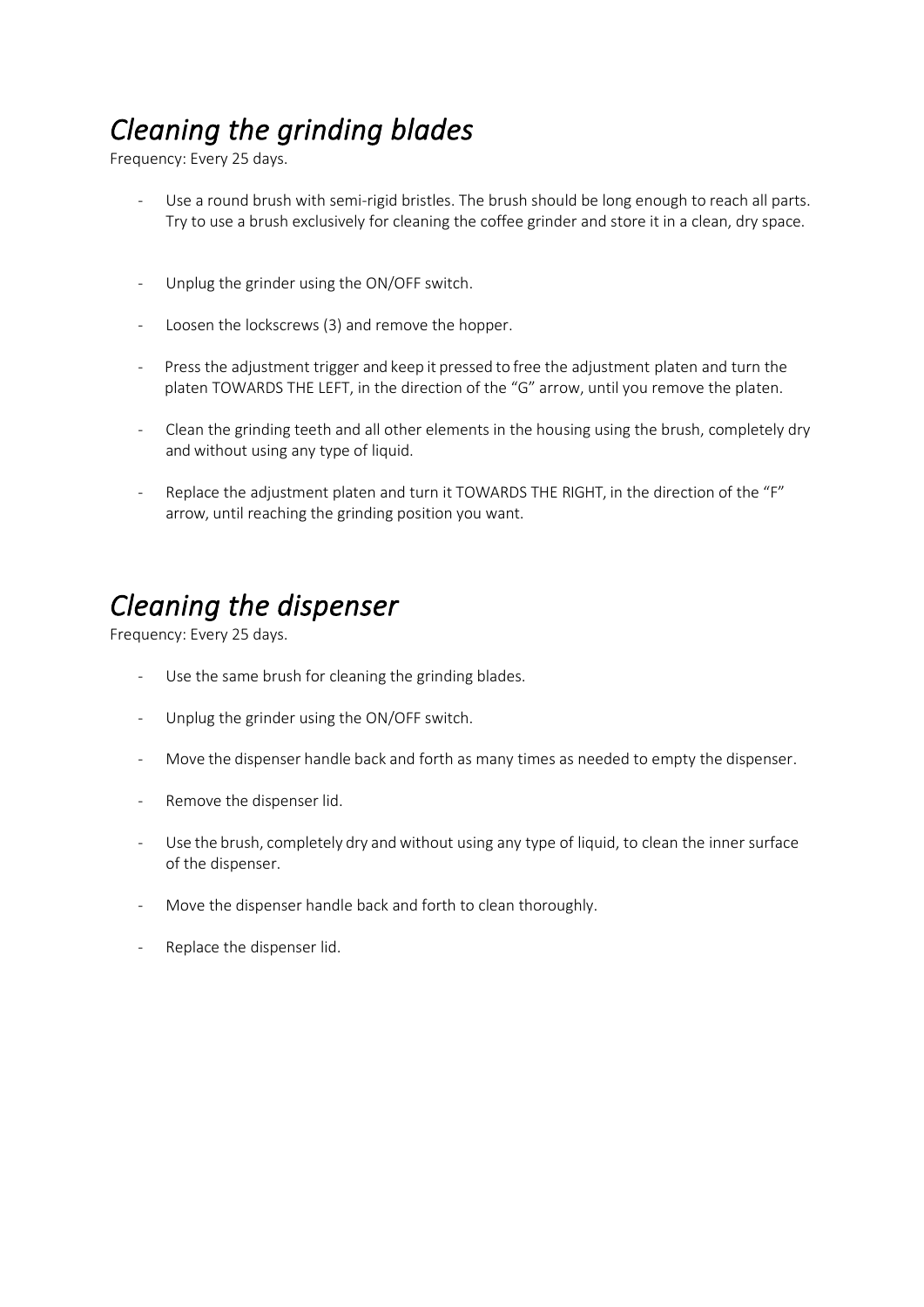### *Maintenance precautions*

Regular maintenance checks are required to ensure optimum and reliable operation of the coffee grinder. It is VERY IMPORTANT FOR YOUR SAFETY to follow the guidelines below:

If you observe any abnormal operation, turn off the coffee grinder, unplug it immediately from the mains outlet, and contact our Technical Service. NEVER ATTEMPT TO FIX THE COFFEE GRINDER YOURSELF.

Any possible repairs must be made by our Technical Service. Do not try to modify the coffee grinder in any way. Use only ORIGINAL SPARE PARTS provided by the manufacturer in all repairwork.

All maintenance work should be done with the coffee grinder off and unplugged It is important to check the condition of the grinding blades regularly. Wear of these pieces leads to lower ground coffee quality, more electrical consumption and hotter running of the electric motor. To avoid these affects, the grinding blades should be replaced when the coffee grinder has been used to grind the amount of coffee beans (in Kilos) specified in the technical data for each model.

Replacement of the grinding blades should be perfomed by our Technical Service or by authorized dealer personnel

### *Troubleshooting Grinder doesn't start*

Consult our Technical Service if the problem persists after making the following checks:

- Make sure the mains power is live (i.e., check for possible mains power failure)
- Make sure the electrical data on the specifications plate match the mains power source.
- TURN OFF THE COFFEE GRINDER, unplug it and check the power cord, plug and On/Off switch.

### *Troubleshooting Blades don't turn*

This problem is usually due to the presence of foreign objects in the coffee beans to be ground. Consult our Technicalservice if the problem persist after making the following checks:

- Turn off the coffee grinder immediately using the on/Off switch and unplug the machine from the mains outlet.
- If you notice that the coffee grinder has overheated due to clockage of the grinding blades, wait until it has cooled off completely.
- Follow the grinder cleaning instructions to remove the foreign object.